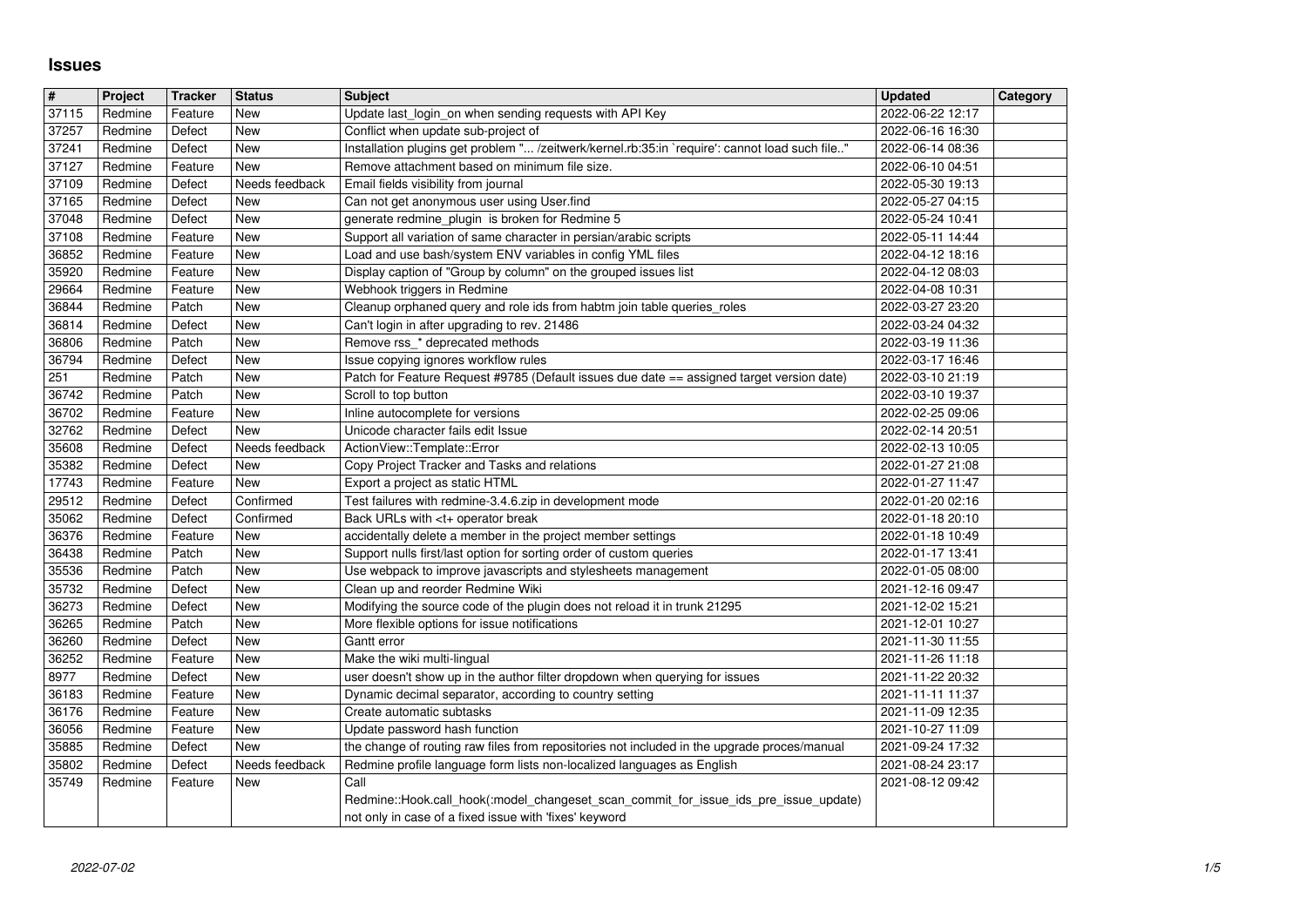| $\overline{\mathbf{H}}$ | Project            | <b>Tracker</b>     | <b>Status</b>            | <b>Subject</b>                                                                                                                                                                          | <b>Updated</b>                       | Category |
|-------------------------|--------------------|--------------------|--------------------------|-----------------------------------------------------------------------------------------------------------------------------------------------------------------------------------------|--------------------------------------|----------|
| 35648                   | Redmine            | Patch              | <b>New</b>               | Changelog generator should allow merging two or more versions                                                                                                                           | 2021-08-01 10:15                     |          |
| 35217<br>35102          | Redmine<br>Redmine | Patch<br>Defect    | <b>New</b><br><b>New</b> | Replace use of Digest:: MD5 / Digest:: SHA1 with ActiveSupport:: Digest<br>Issue Tracking Details are showning issue statuses even if they are not used within the project              | 2021-05-07 15:14<br>2021-04-15 11:02 |          |
| 33211                   | Redmine            | Patch              | New                      | Include block columns (ex: Description, Last notes) in CSV export when option "All columns" is                                                                                          | 2021-03-28 19:53                     |          |
|                         |                    |                    |                          | selected                                                                                                                                                                                |                                      |          |
| 34593                   | Redmine            | Defect             | Needs feedback           | privacy problem on users info                                                                                                                                                           | 2021-01-24 22:45                     |          |
| 20042                   | Redmine            | Defect             | Needs feedback           | A test fail when running it with PostgreSQL                                                                                                                                             | 2021-01-18 09:00                     |          |
| 10121<br>12222          | Redmine<br>Redmine | Feature<br>Feature | New<br>New               | Watchers - Add Group / Role<br>SLA Integration (Service Level Agreement)                                                                                                                | 2021-01-07 13:15<br>2021-01-03 14:09 |          |
| 3513                    | Redmine            | Feature            | New                      | <b>Baseline Project</b>                                                                                                                                                                 | 2020-11-26 16:29                     |          |
| 34176                   | Redmine            | Defect             | <b>New</b>               | Empty page reponses on Redmine 3.4.5.stable                                                                                                                                             | 2020-10-27 18:10                     |          |
| 32420                   | Redmine            | Defect             | Needs feedback           | Issue redirect after login not working                                                                                                                                                  | 2020-10-27 16:12                     |          |
| 31006<br>2686           | Redmine<br>Redmine | Feature<br>Feature | <b>New</b><br><b>New</b> | Add feature Webhook<br>Role adminsitration with many projects / users -> grid overview, one submit                                                                                      | 2020-09-18 12:00<br>2020-09-08 12:04 |          |
| 27902                   | Redmine            | Defect             | <b>New</b>               | Overview page is very slow for private projects with large number of members                                                                                                            | 2020-08-21 09:50                     |          |
| 33287                   | Redmine            | Defect             | Needs feedback           | Issue File Column Attachment Link Error                                                                                                                                                 | 2020-08-16 22:41                     |          |
| 33718                   | Redmine            | Feature            | New                      | Import abilities, provided by obsoleted plugins                                                                                                                                         | 2020-07-10 11:19                     |          |
| 33674<br>33486          | Redmine<br>Redmine | Feature<br>Feature | <b>New</b><br><b>New</b> | Cannot remove user from project when user is assigned to a group<br>When copying the task, I want to reflect the version change of the main task in the version of the 2020-06-02 15:09 | 2020-06-26 19:13                     |          |
|                         |                    |                    |                          | subtask                                                                                                                                                                                 |                                      |          |
| 30069                   | Redmine            | Feature            | New                      | Integrate Redmine with GitLab (or other free CI system for open source) to run tests                                                                                                    | 2020-04-18 13:22                     |          |
| 33286                   | Redmine            | Feature            | New                      | Multiple issue ids in "Subject" filter                                                                                                                                                  | 2020-04-10 09:56                     |          |
| 32852<br>32844          | Redmine<br>Redmine | Defect<br>Feature  | Needs feedback<br>New    | Upgrading from Redmine v4.0.5 to v4.1.0 gives 2 errors<br>The ability to change the 404 not found screen on each site                                                                   | 2020-02-05 06:39<br>2020-01-20 12:29 |          |
| 32612                   | Redmine            | Defect             | New                      | Distinct can be removed due to unique constraint in database                                                                                                                            | 2019-12-11 18:31                     |          |
| 32610                   | Redmine            | Defect             | <b>New</b>               | A inner join can be removed                                                                                                                                                             | 2019-12-11 18:24                     |          |
| 32558                   | Redmine            | Defect             | <b>New</b>               | Distinct can be removed                                                                                                                                                                 | 2019-12-06 04:07                     |          |
| 32484                   | Redmine            | Feature            | New                      | When a group is selected in the user custom field field, Enable the same handling as the user on<br>the issue list screen.                                                              | 2019-11-18 18:35                     |          |
| 32442                   | Redmine            | Defect             | <b>New</b>               | Upgrade vom 2.x to 4.0.5 fails when invoking "rake db:migrate RAILS_ENV=production"                                                                                                     | 2019-11-10 16:12                     |          |
| 32312                   | Redmine            | Feature            | <b>New</b>               | Disable auto selecting in top right Project filter                                                                                                                                      | 2019-10-21 09:53                     |          |
| 26521                   | Redmine            | Feature            | Needs feedback           | Identify over-allocated resource                                                                                                                                                        | 2019-09-03 09:02                     |          |
| 31908<br>31886          | Redmine<br>Redmine | Feature<br>Defect  | New<br><b>New</b>        | Do not load all projects in project jump box<br>There is no limitation for the content of news                                                                                          | 2019-08-15 22:07<br>2019-08-13 07:41 |          |
| 31831                   | Redmine            | Defect             | New                      | Back url parse in validation                                                                                                                                                            | 2019-08-01 10:49                     |          |
| 31755                   | Redmine            | Defect             | New                      | Couldn't download Redmine by curl in Debian buster                                                                                                                                      | 2019-07-22 09:40                     |          |
| 31725                   | Redmine            | Feature            | <b>New</b>               | Start Redmine version numbering in reverse order (newer towards older) when submitting bugs                                                                                             | 2019-07-15 09:40                     |          |
|                         | 31710 Redmine      | Defect             | New                      | on this instance<br>Assigned on search issues not ordered by name                                                                                                                       | 2019-07-11 20:43                     |          |
| 31449                   | Redmine            | Feature            | New                      | Generate issue graphics                                                                                                                                                                 | 2019-05-31 00:11                     |          |
| 31381                   | Redmine            | Feature            | New                      | Find change status of issues at custom query                                                                                                                                            | 2019-05-19 16:53                     |          |
| 25747<br>31341          | Redmine<br>Redmine | Feature<br>Defect  | New<br>New               | Spent time - CUSTOM fields - edit permission - WEB UI vs. API access<br>install redmine on windows                                                                                      | 2019-05-14 22:05<br>2019-05-10 13:17 |          |
|                         |                    |                    |                          |                                                                                                                                                                                         |                                      |          |
|                         |                    |                    |                          |                                                                                                                                                                                         |                                      |          |
|                         |                    |                    |                          |                                                                                                                                                                                         |                                      |          |
|                         |                    |                    |                          |                                                                                                                                                                                         |                                      |          |
|                         |                    |                    |                          |                                                                                                                                                                                         |                                      |          |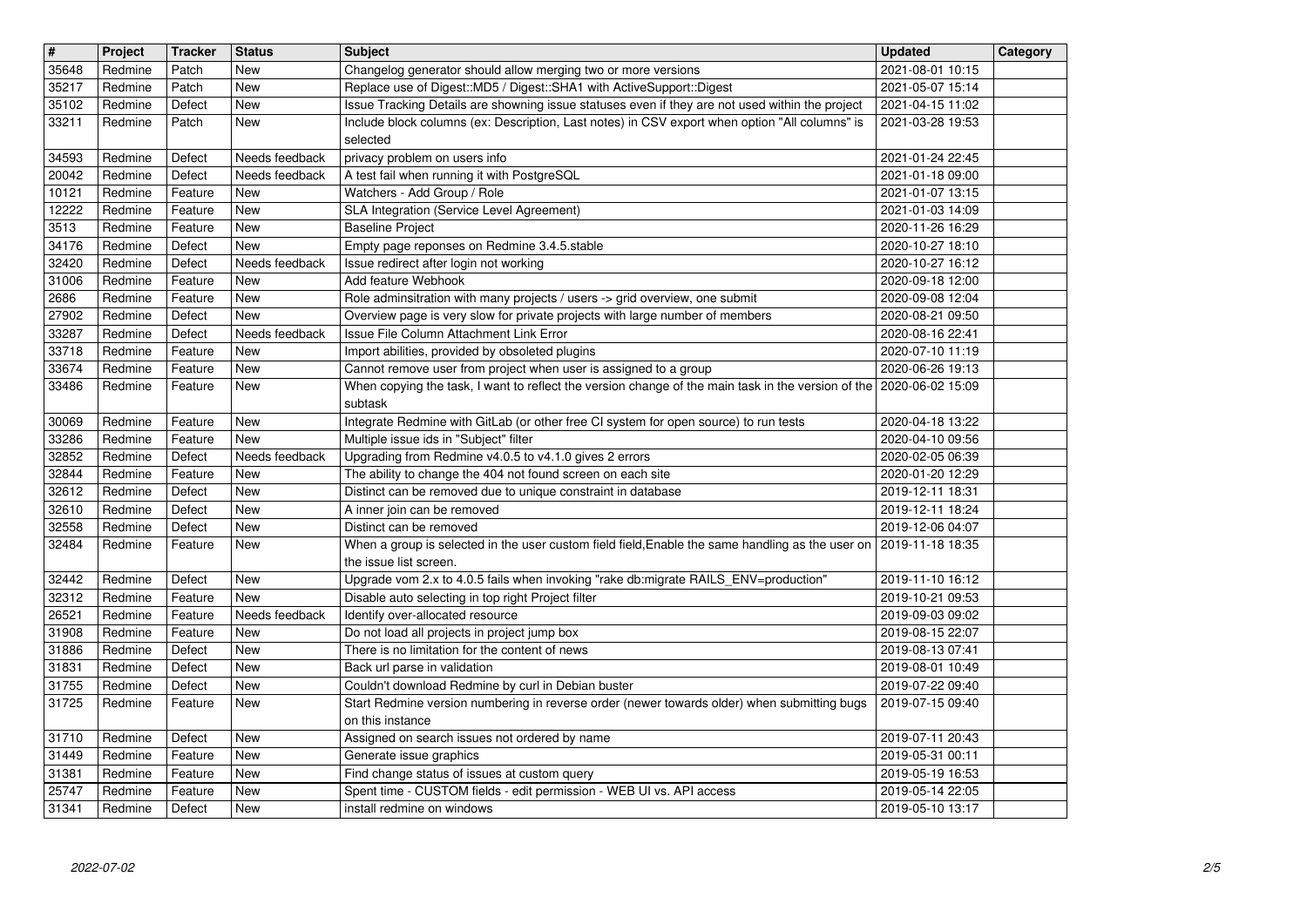| $\overline{\mathbf{H}}$ | Project            | <b>Tracker</b>     | <b>Status</b>         | <b>Subject</b>                                                                                                                           | <b>Updated</b>                       | Category |
|-------------------------|--------------------|--------------------|-----------------------|------------------------------------------------------------------------------------------------------------------------------------------|--------------------------------------|----------|
| 31291<br>31111          | Redmine<br>Redmine | Feature<br>Defect  | New<br>New            | how i can calcute custom field under subproject<br>About custom fields in List format or Key/value list format                           | 2019-05-03 02:19<br>2019-03-28 21:22 |          |
| 28127                   | Redmine            | Defect             | New                   | It is impossible to filter the trackers by project in the XML/REST-API                                                                   | 2019-03-27 00:28                     |          |
| 30981<br>30055          | Redmine<br>Redmine | Feature<br>Defect  | New<br>New            | Allow "New Member" modal to keep track of selected users between searches<br>Keep it from one job to the next                            | 2019-03-06 11:03<br>2018-12-05 08:45 |          |
| 29758                   | Redmine            | Feature            | <b>New</b>            | Introduce optional pay per feature model of Redmine development                                                                          | 2018-10-13 01:54                     |          |
| 29750                   | Redmine            | Feature            | New                   | Per project intergated IDE module with live collaboration support                                                                        | 2018-10-09 17:59                     |          |
| 29588<br>25342          | Redmine<br>Redmine | Feature<br>Defect  | New<br>Needs feedback | There should be a way to avoid adding paragraph to a Textile block<br>ActionView::Template::Error (undefined method `accessor' for       | 2018-09-11 23:59<br>2018-09-07 22:10 |          |
|                         |                    |                    |                       | # <activerecord::type::value:0xa91ee78>):</activerecord::type::value:0xa91ee78>                                                          |                                      |          |
| 29511                   | Redmine            | Defect             | New                   | cpu 100%                                                                                                                                 | 2018-09-06 09:47                     |          |
| 8289<br>2897            | Redmine<br>Redmine | Defect<br>Feature  | New<br>New            | target version does not get propagated to subtasks<br>Tagging in Redmine                                                                 | 2018-08-30 09:10<br>2018-08-26 22:55 |          |
| 28807                   | Redmine            | Defect             | New                   | Cannot search in a case-insensitive manner                                                                                               | 2018-05-28 04:39                     |          |
| 28871<br>28539          | Redmine            | Defect             | New                   | Adding the window AD activity directory to verify redmine permissions is failed                                                          | 2018-05-27 04:18                     |          |
| 18325                   | Redmine<br>Redmine | Feature<br>Feature | New<br><b>New</b>     | journal query<br>Request approval                                                                                                        | 2018-04-12 11:43<br>2018-03-15 00:43 |          |
| 28105                   | Redmine            | Feature            | <b>New</b>            | Portfolio managment                                                                                                                      | 2018-02-27 13:01                     |          |
| 3125<br>28243           | Redmine<br>Redmine | Feature<br>Patch   | New<br>New            | Merging 2 different Redmine Installations<br>Consistent interface for Principal.member_of and not_member_of                              | 2018-02-27 04:46<br>2018-02-25 20:46 |          |
| 27990                   | Redmine            | Defect             | New                   | Roadmap Issues null on selection of version custom field                                                                                 | 2018-02-04 15:40                     |          |
| 28111                   | Redmine            | Defect             | New                   | Redmine Permissions - option to combine "Non member" role with others                                                                    | 2018-01-31 11:58                     |          |
| 28078                   | Redmine            | Defect             | New                   | Workflows inconsistencies when removing "add/edit issue" permission to a role which already<br>has a workflow defined                    | 2018-01-25 18:14                     |          |
| 28069                   | Redmine            | Defect             | <b>New</b>            | Queries 403 error if query author is not in the roles list                                                                               | 2018-01-25 10:44                     |          |
| 28008                   | Redmine            | Feature            | <b>New</b>            | Easier way to put a hyperlink to a network folder in the comments                                                                        | 2018-01-17 21:01                     |          |
| 27693<br>5430           | Redmine<br>Redmine | Defect<br>Feature  | <b>New</b><br>New     | In queries, operator "Any" should be "Not empty"<br>Project-Specific Default Priority                                                    | 2017-12-27 17:07<br>2017-12-08 20:15 |          |
| 17770                   | Redmine            | Defect             | New                   | very simple fix: that causes many sites to break, and much confusion - incorrect use of .js                                              | 2017-12-03 19:24                     |          |
| 27126                   | Redmine            | Defect             | Needs feedback        | suffix<br>Breadcrumbs and Drop-down List corrupted                                                                                       | 2017-12-01 13:30                     |          |
| 27381                   | Redmine            | Feature            | New                   | % Complete respond to status change in UI                                                                                                | 2017-11-05 09:22                     |          |
| 27199                   | Redmine            | Feature            | New                   | add log date to issue list filter                                                                                                        | 2017-10-16 09:23                     |          |
| 27067<br>3001           | Redmine<br>Redmine | Defect<br>Feature  | Needs feedback<br>New | Missed task for redmine:plugins:test<br>"Assign to" history in filter or etc.                                                            | 2017-09-25 05:44<br>2017-09-21 12:38 |          |
| 26847                   | Redmine            | Feature            | New                   | implement an upgrade script                                                                                                              | 2017-09-06 22:32                     |          |
| 12657                   | Redmine            | Feature            | New                   | view statistic and likes                                                                                                                 | 2017-08-30 08:12                     |          |
| 26508<br>26685          | Redmine<br>Redmine | Defect<br>Patch    | Needs feedback<br>New | excel have wrong column name at custom field<br>Check of child classes of all levels is added for Redmine::SubclassFactory::ClassMethods | 2017-08-23 09:43<br>2017-08-14 17:01 |          |
| 26105                   | Redmine            | Feature            | New                   | Update Redmine Brand                                                                                                                     | 2017-06-06 18:29                     |          |
| 25647                   | Redmine            | Feature            | New                   | Max Character Length of Fields e.g. Roles, etc.                                                                                          | 2017-04-20 11:42                     |          |
| 25383<br>25561          | Redmine<br>Redmine | Feature<br>Feature | New<br>Reopened       | A feature to add (signature / date)<br>Issues are not tasks: please split them                                                           | 2017-04-19 17:22<br>2017-04-10 13:16 |          |
|                         |                    |                    |                       |                                                                                                                                          |                                      |          |
|                         |                    |                    |                       |                                                                                                                                          |                                      |          |
|                         |                    |                    |                       |                                                                                                                                          |                                      |          |
|                         |                    |                    |                       |                                                                                                                                          |                                      |          |
|                         |                    |                    |                       |                                                                                                                                          |                                      |          |
|                         |                    |                    |                       |                                                                                                                                          |                                      |          |
|                         |                    |                    |                       |                                                                                                                                          |                                      |          |
|                         |                    |                    |                       |                                                                                                                                          |                                      |          |
|                         |                    |                    |                       |                                                                                                                                          |                                      |          |
|                         |                    |                    |                       |                                                                                                                                          |                                      |          |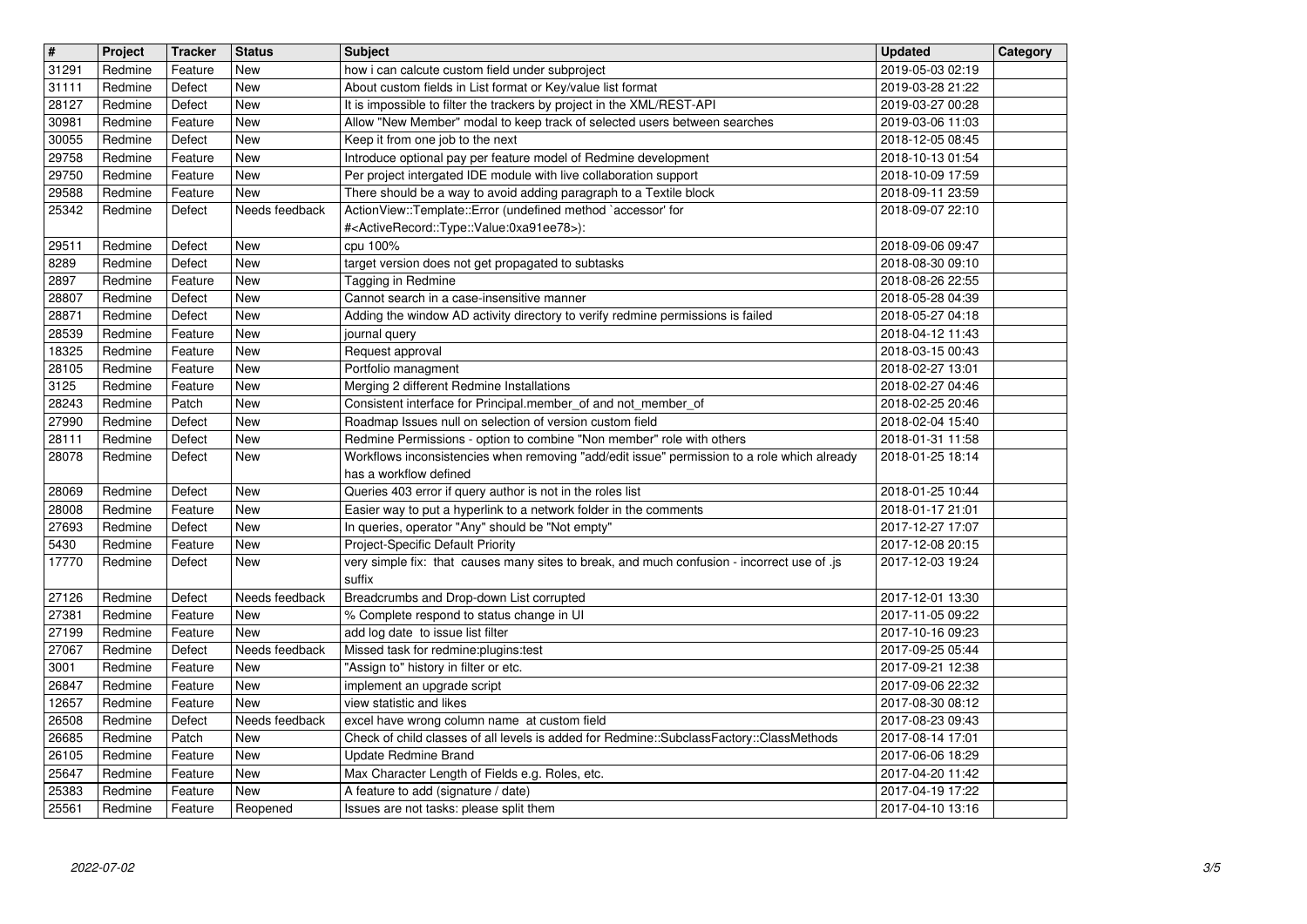| $\overline{\mathbf{H}}$ | Project            | <b>Tracker</b>     | <b>Status</b>                    | <b>Subject</b>                                                                                                       | <b>Updated</b>                       | Category |
|-------------------------|--------------------|--------------------|----------------------------------|----------------------------------------------------------------------------------------------------------------------|--------------------------------------|----------|
| 421                     | Redmine            | Feature            | New                              | Impersonate user feature                                                                                             | 2017-03-10 13:53                     |          |
| 24152<br>25222          | Redmine<br>Redmine | Feature<br>Defect  | <b>New</b><br>Needs feedback     | Locale independent number settings<br>404 error when visiting project's repository tab without a main repository     | 2017-03-02 18:51<br>2017-02-28 21:09 |          |
| 25141                   | Redmine            | Defect             | New                              | Changing the scope and resetting the position of an acts_as_positioned object inserts it at the                      | 2017-02-21 16:46                     |          |
|                         |                    |                    |                                  | one-before-last position                                                                                             |                                      |          |
| 25082                   | Redmine            | Feature            | <b>New</b>                       | Make issue totals checkbox visible per custom field                                                                  | 2017-02-15 16:11                     |          |
| 25010<br>1158           | Redmine<br>Redmine | Feature<br>Feature | New<br>New                       | Assign ticket to role instead of group<br>Polls                                                                      | 2017-02-06 10:58<br>2017-02-04 06:40 |          |
| 2448                    | Redmine            | Feature            | <b>New</b>                       | Graphviz of ticket dependencies (with example)                                                                       | 2016-11-30 14:00                     |          |
| 24477                   | Redmine            | Feature            | <b>New</b>                       | CSV export feature for thousand of issues                                                                            | 2016-11-28 19:50                     |          |
| 24426                   | Redmine            | Defect             | New                              | sqlserver2014:chang issues parentId success but view is wrong                                                        | 2016-11-24 07:47                     |          |
| 23131<br>23889          | Redmine<br>Redmine | Feature<br>Feature | Reopened<br>New                  | Plugin load order defined by inter-plugin dependencies<br>Assign ticket (SCRUM bug, issue etc.) to multiple projects | 2016-10-20 10:26<br>2016-09-22 09:00 |          |
| 2487                    | Redmine            | Feature            | Reopened                         | Software Reliability Growth Curve                                                                                    | 2016-09-13 17:11                     |          |
| 553                     | Redmine            | Feature            | New                              | Capistrano Recipes                                                                                                   | 2016-09-12 20:18                     |          |
| 506                     | Redmine            | Feature            | New                              | Add reports to top menu                                                                                              | 2016-09-12 20:15                     |          |
| 23595<br>23581          | Redmine<br>Redmine | Feature<br>Feature | <b>New</b><br><b>New</b>         | Check for Redmine new version<br>Query class inheritance                                                             | 2016-08-16 16:08<br>2016-08-12 17:21 |          |
| 12347                   | Redmine            | Feature            | <b>New</b>                       | "Calculate the issue done ratio" per project configuration                                                           | 2016-07-14 08:43                     |          |
| 11246                   | Redmine            | Feature            | <b>New</b>                       | New Design and Analysis section                                                                                      | 2016-06-08 16:59                     |          |
| 22173                   | Redmine<br>Redmine | Feature            | <b>New</b>                       | xls export with issue URL                                                                                            | 2016-03-15 03:47                     |          |
| 20124<br>21958          | Redmine            | Patch<br>Feature   | New<br>New                       | Query option, The sql for field to allow groups option.<br>Automatical reverse links to wiki/forums from issues      | 2016-02-18 15:17<br>2016-02-05 08:06 |          |
| 21783                   | Redmine            | Feature            | New                              | Custom reports from SQL query                                                                                        | 2016-01-22 07:01                     |          |
| 21770                   | Redmine            | Defect             | <b>New</b>                       | Preview does not work on non-ascii data input                                                                        | 2016-01-21 09:49                     |          |
| 21550<br>20482          | Redmine<br>Redmine | Patch<br>Feature   | Needs feedback<br>Needs feedback | New option in html redmine link parsing - attachments<br>Super admin with more than one admin                        | 2016-01-15 07:58<br>2015-09-04 04:00 |          |
| 20547                   | Redmine            | Defect             | New                              | Exporting CSV with multiple tabs open can export wrong view                                                          | 2015-08-17 15:47                     |          |
| 20153                   | Redmine            | Defect             | Needs feedback                   | Ajax indicator ajaxComplete/ajaxStop do not fire at (document).ready                                                 | 2015-07-22 01:59                     |          |
| 16299                   | Redmine            | Defect             | Needs feedback                   | Custom Issue field is not saved while issue is created                                                               | 2015-07-01 19:55                     |          |
| 19850<br>19629          | Redmine<br>Redmine | Feature<br>Feature | New<br>New                       | Quote multiple comments<br>Flags in Issue list                                                                       | 2015-05-15 10:18<br>2015-04-15 12:25 |          |
| 18618                   | Redmine            | Feature            | New                              | watch users by managers                                                                                              | 2015-04-14 19:24                     |          |
| 18342                   | Redmine            | Feature            | New                              | Enhanced issue filter                                                                                                | 2015-04-10 20:21                     |          |
| 19174                   | Redmine            | Defect             | Needs feedback                   | db migrate error from old version to 2.6                                                                             | 2015-03-26 11:41                     |          |
| 13533<br>3754           | Redmine<br>Redmine | Feature<br>Patch   | <b>New</b><br>New                | Concept for controlling visibility of users<br>add some additional URL paths to robots.txt                           | 2015-02-26 12:46<br>2015-02-04 20:35 |          |
| 18914                   | Redmine            | Defect             | <b>New</b>                       | Slow rendering pages with many small macros                                                                          | 2015-01-23 00:37                     |          |
| 18677                   | Redmine            | Feature            | New                              | Planning module                                                                                                      | 2014-12-18 09:40                     |          |
| 18220<br>18201          | Redmine<br>Redmine | Feature<br>Defect  | New<br>New                       | Allow Redmine to run as a Rails Engine<br>Internal server error (500): invalid byte sequence in UTF-8                | 2014-12-09 15:17<br>2014-11-05 10:10 |          |
| 17844                   | Redmine            | Feature            | New                              | A help intercept or better options                                                                                   | 2014-09-12 08:01                     |          |
| 17689                   | Redmine            | Feature            | New                              | De-List or cleraly mark commercial plugins                                                                           | 2014-08-28 11:06                     |          |
|                         |                    |                    |                                  |                                                                                                                      |                                      |          |
|                         |                    |                    |                                  |                                                                                                                      |                                      |          |
|                         |                    |                    |                                  |                                                                                                                      |                                      |          |
|                         |                    |                    |                                  |                                                                                                                      |                                      |          |
|                         |                    |                    |                                  |                                                                                                                      |                                      |          |
|                         |                    |                    |                                  |                                                                                                                      |                                      |          |
|                         |                    |                    |                                  |                                                                                                                      |                                      |          |
|                         |                    |                    |                                  |                                                                                                                      |                                      |          |
|                         |                    |                    |                                  |                                                                                                                      |                                      |          |
|                         |                    |                    |                                  |                                                                                                                      |                                      |          |
|                         |                    |                    |                                  |                                                                                                                      |                                      |          |
|                         |                    |                    |                                  |                                                                                                                      |                                      |          |
|                         |                    |                    |                                  |                                                                                                                      |                                      |          |